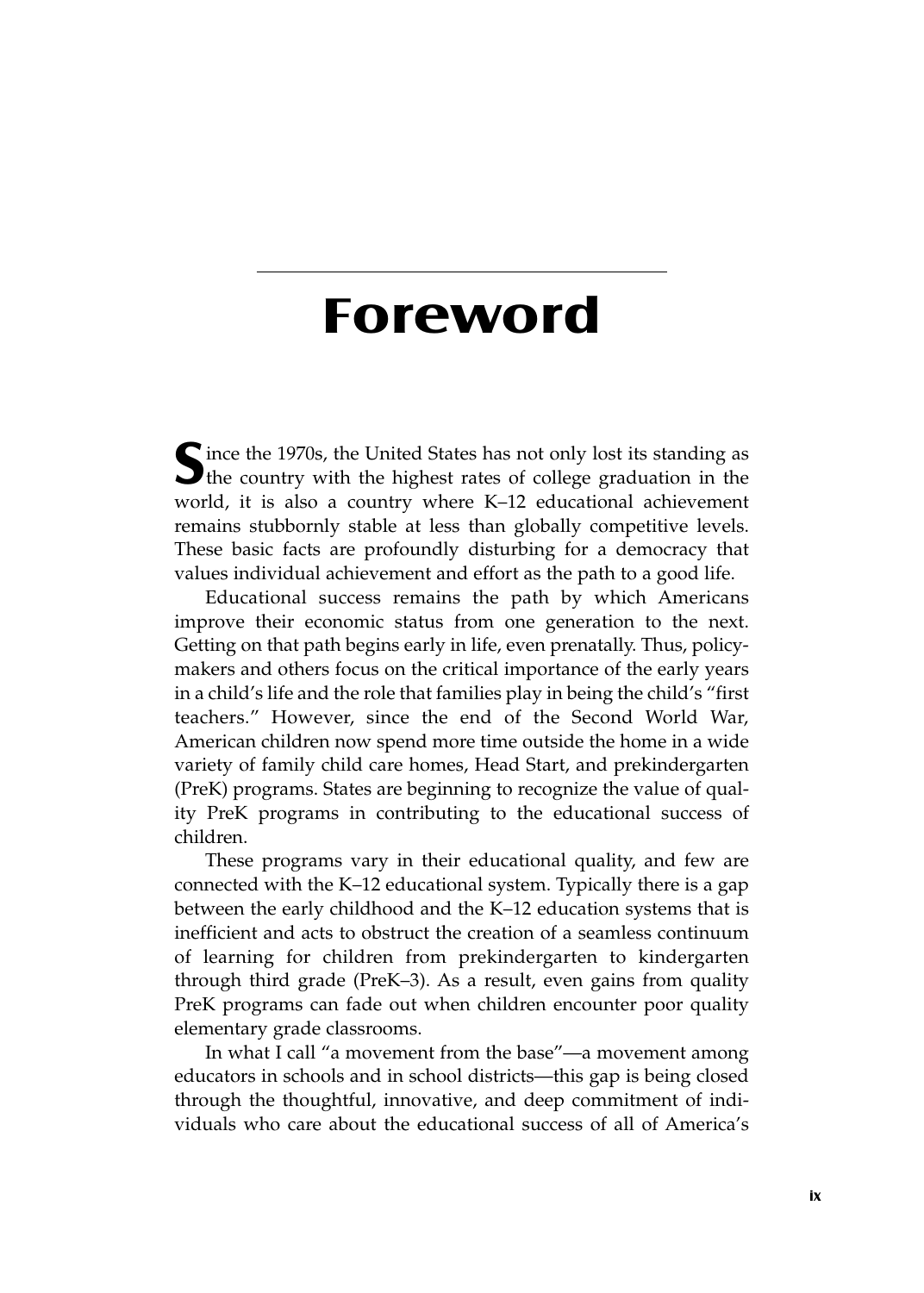children. Whether in Bremerton (Washington) or in Montgomery County (Maryland) or in First School (North Carolina), educators are showing that it is possible to put children—especially children who come from immigrant, low-income, or working-class families or are racial/ethnic minorities who do not typically experience good education—on a firm path to a college education and to opportunities for a good life in our country.

The authors are such educators who worked on connecting their K–12 school district, specifically grades K–3, with the communitybased centers serving young children before kindergarten entry, starting in 2000. They did so, because they had a clear goal of increasing the educational achievement of the children in Bremerton. They succeeded. They write from direct experience combined with the ability to reflect on what they have learned and to share it with their colleagues so that many more children can benefit from what they accomplished.

How did they achieve what has eluded the vast majority of school districts in the United States, specifically those that have high rates of underachievement among their students? The answers to this most significant challenge facing American education are offered in this book in a clear, engaging, and useful manner. The lessons learned are ones that I have seen in other school districts and schools throughout the country that successfully integrate their early learning/PreK programs with their K–12 systems and have results to show for it. It is not rocket science. It is the plain hard work of creating an educational experience based on what works.

Here is how it can happen. Leadership—whether a superintendent or a principal—is key to articulating a focused goal of increasing the numbers of children who successfully complete their PreK–12 education. That individual, including being an instructional leader, must navigate through the normal political thicket that is part of any school district.

A team of dedicated, patient educators with their eyes on the prize and respect for all they work with, especially community members and staff in early learning programs, must work well with the leader to create a shared sense of purpose exemplified in joint professional development between the PreK and the K–3 staff working together on a common, aligned curriculum, which is democratically chosen. Instruction is constantly informed by data—what children are learning—and instruction is modified based on ongoing assessments of children's progress. Accountability is a hallmark and results are widely shared.